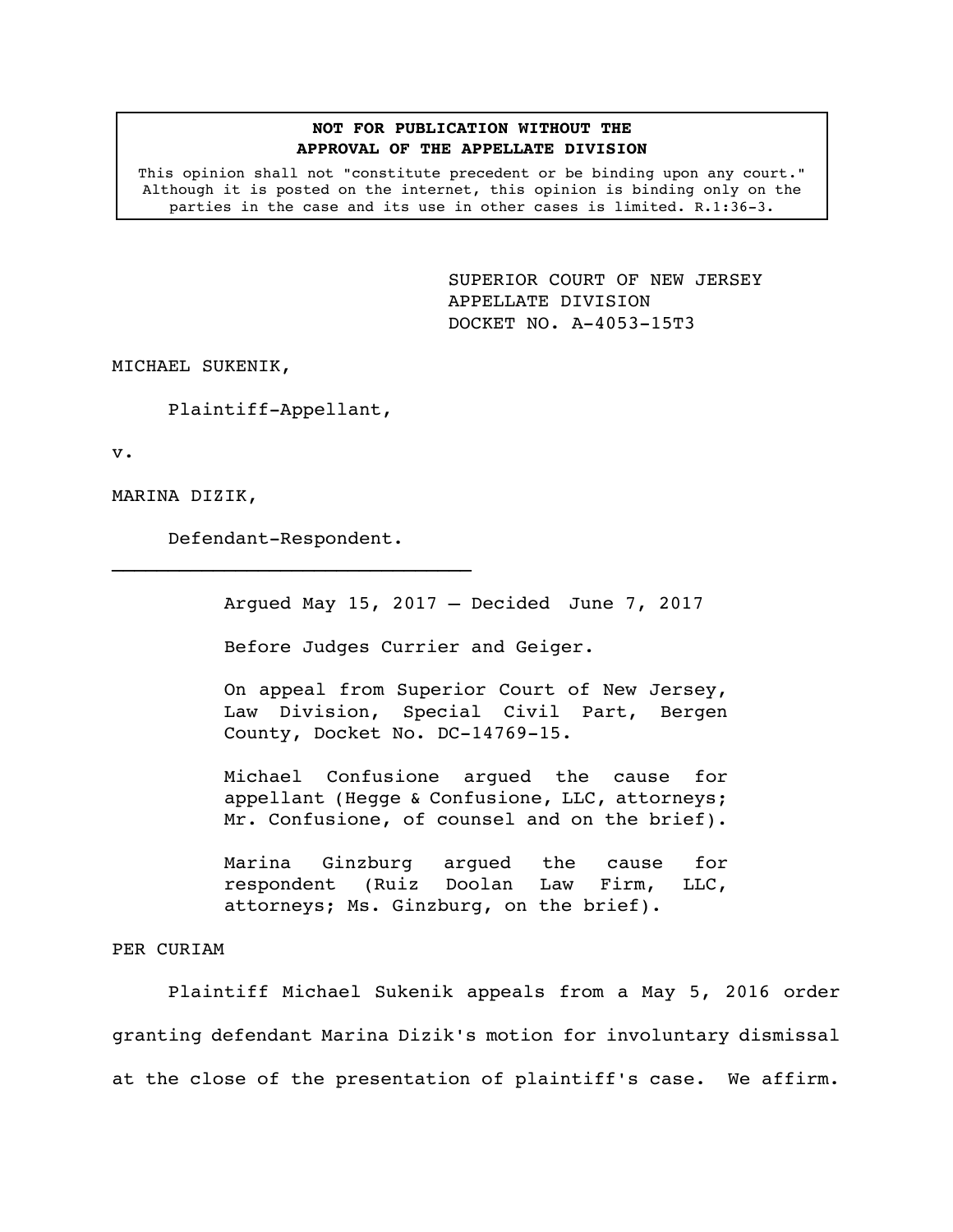Plaintiff was the sole witness to testify at the Special Civil Part trial. He testified he and defendant dated for approximately one and one half years. Beginning in January 2014, they spent every weekend and holiday together, with plaintiff frequently staying overnight in defendant's home. Plaintiff moved into defendant's home on February 8, 2015.

Plaintiff claimed he spent substantial sums not only on mutual expenses such as vacations and dinners, but also on needed improvements to defendant's home and property because the home was in poor condition. The improvements included replacing windows and undertaking interior and exterior repairs. Plaintiff testified he spent \$8,850.36 for materials and a sprinkler system repair. The bills he incurred and his credit card statements were admitted into evidence. Plaintiff also contributed his labor, which he valued at \$3,000, and \$1,500 per month toward the mortgage payment.

According to plaintiff, the relationship ended shortly after he underwent major kidney surgery on June 18, 2015, when defendant demanded he move out of her home. Two months after moving out, plaintiff filed this action seeking recovery for his expenses and the value of his time spent undertaking the home improvements. He claimed damages totaling \$11,850.36. Defendant denied liability, contending that the improvements made to her home were gifts.

2 A[-4053-15T3](#page-0-0)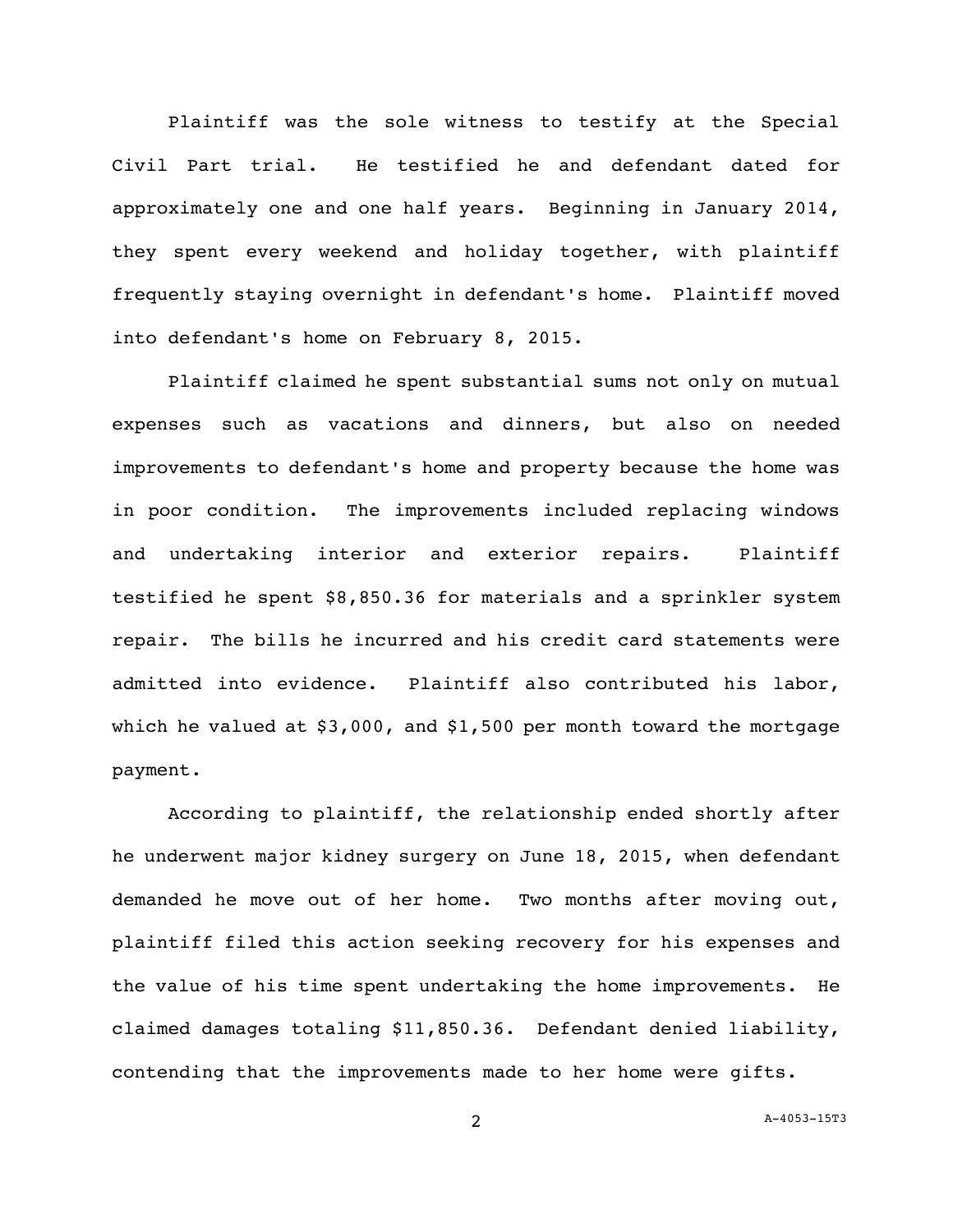Plaintiff's trial testimony was sparse. Noticeably absent was any testimony that defendant asked plaintiff to undertake the home improvements, promised to pay him for his services, or promised to reimburse him for his expenditures. Nor was there any evidence that plaintiff expected to be paid for his labor or reimbursed for his costs. When asked whether he had a contract or written agreement with defendant, plaintiff testified he was not in that kind of business relationship with her. Similarly, his answers to interrogatories omitted reference to any contract or agreement with defendant. In fact, plaintiff admitted that defendant never promised to pay him, or to give him anything of value, in exchange for the windows he installed or the other repairs that he performed. Plaintiff candidly admitted it was because of the nature of their break-up that he needed to recover, at least partially, what he invested to improve defendant's home.

Defendant moved for an involuntary dismissal under Rule 4:37-2(b) at the close of plaintiff's case. In an oral decision, the trial judge granted the motion, dismissing the complaint with prejudice.

On appeal, plaintiff contends the trial judge erred by dismissing his case because he was entitled to recover damages under the doctrines of unjust enrichment, detrimental reliance, quantum meruit, and quasi-contract. Defendant contends the judge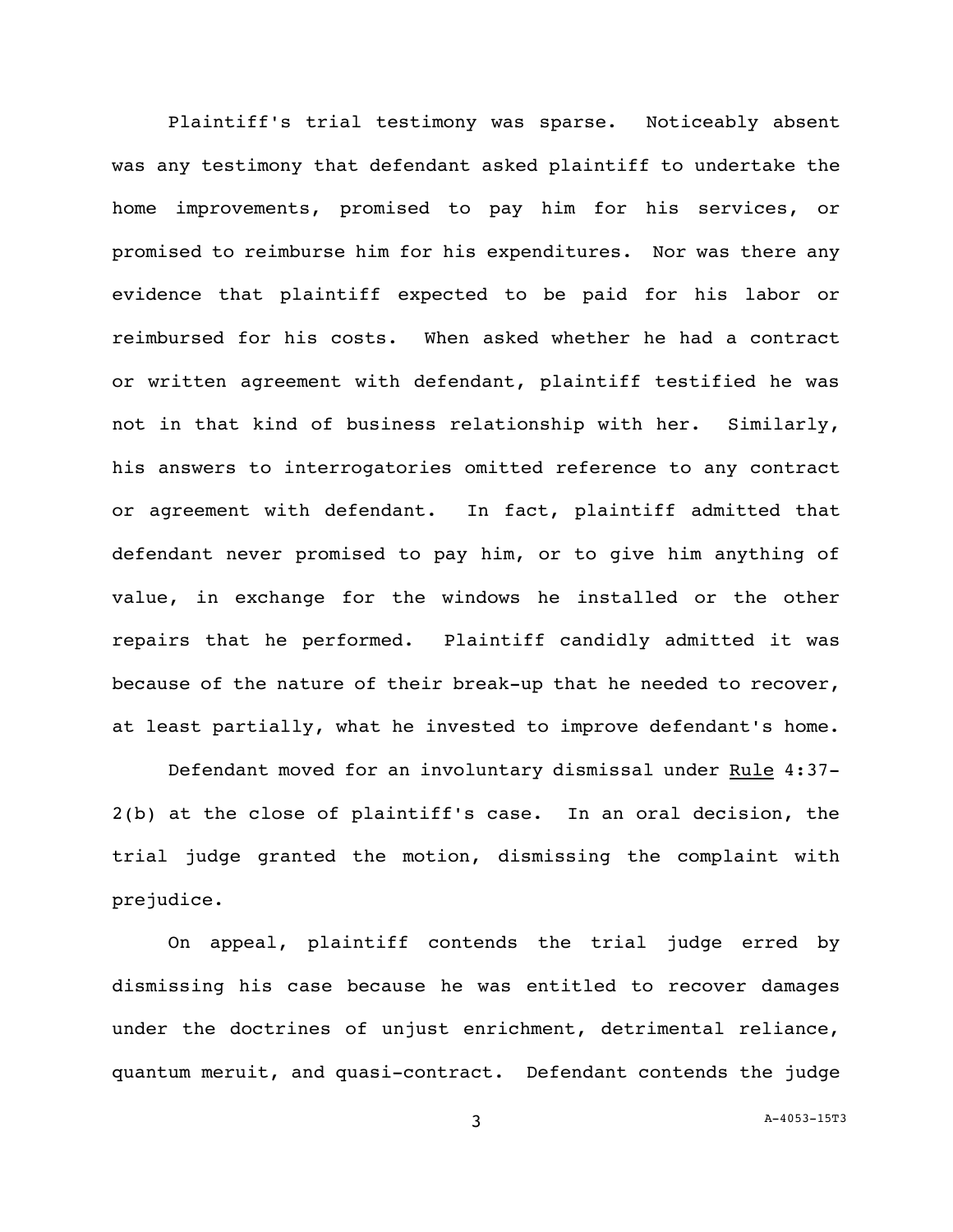properly dismissed plaintiff's claims, arguing that the improvements were unconditional gifts. Defendant further contends: (1) there was no contract between the parties that would allow plaintiff to recover; (2) the doctrine of unjust enrichment does not apply to irrevocable gifts; (3) the theories of quantum meruit and quasi-contact do not apply when there is no expectation between the parties of repayment; and (4) the doctrine of detrimental reliance does not apply as defendant made no promises to plaintiff.

"A motion for involuntary dismissal is premised 'on the ground that upon the facts and upon the law the plaintiff has shown no right to relief.'" ADS Assoc. v. Oritani Sav. Bank, 219 N.J. 496, 510 (2014) (quoting  $R. 4:37-2(b)$ ). The "motion shall be denied if the evidence, together with legitimate inferences therefrom, could sustain a judgment in plaintiff's favor." Ibid. (quoting R.  $4:37-2(b)$ . "If the court, accepting as true all the evidence which supports the position of the party defending against the motion and according him the benefit of all inferences which can reasonably and legitimately be deduced therefrom, finds that reasonable minds could differ, then the motion must be denied." Id. at 510-11 (citation omitted). "Stated differently, dismissal is appropriate when no rational [factfinder] could conclude from the evidence that an essential element of the plaintiff's case is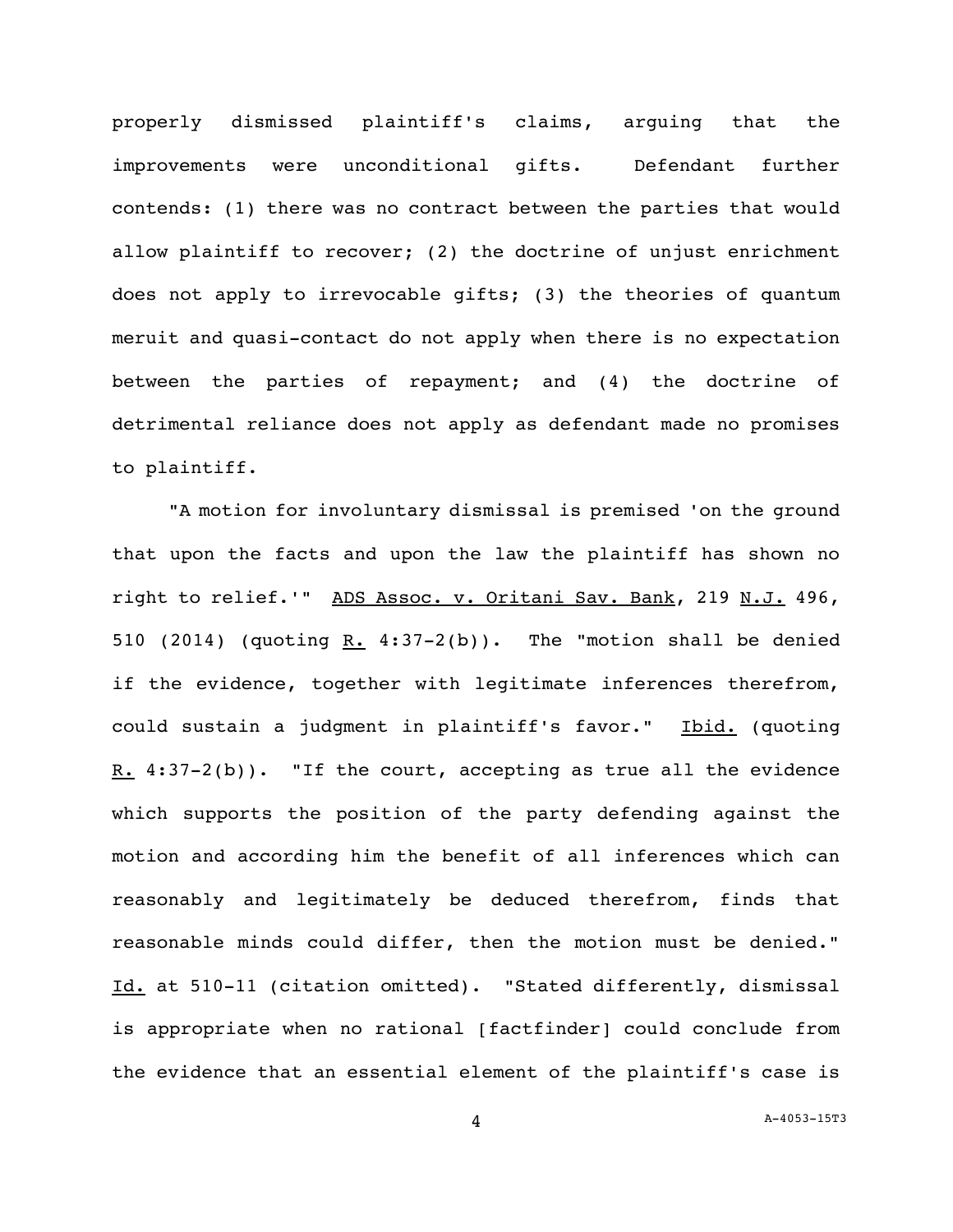present." Pressler & Verniero, Current N.J. Court Rules, comment 2.1 on R. 4:37-2(b) (citing Pitts v. Newark Bd. of Educ., 337 N.J. Super. 331, 340 (App. Div. 2001)). "An appellate court applies the same standard when it reviews a trial court's grant or denial of a <u>Rule</u> 4:37-2(b) motion for involuntary dismissal." ADS Assoc., supra, 219 N.J. at 511.

"A trial court's interpretation of the law and the legal consequences that flow from established facts are not entitled to any special deference." Manalapan Realty, L.P. v. Twp. Comm. of Manalapan, 140 N.J. 366, 378 (1995). We review a trial court's interpretation and application of the law de novo. ADS Assoc., supra, 219 N.J. at 511.

We are satisfied that the trial judge's grant of defendant's motion for an involuntary dismissal was appropriate as plaintiff presented insufficient evidence to sustain his burden of proof on his causes of action. Plaintiff did not enter into a contract with defendant. Defendant did not promise to reimburse plaintiff for the cost of materials or the value of his labor. Plaintiff had no expectation of renumeration or compensation for undertaking the improvements. Plaintiff has not shown detrimental reliance. The home improvements were not undertaken in contemplation of any future event. Instead, they were unconditional gifts that were complete upon delivery. See Jennings v. Cutler, 288 N.J. Super.